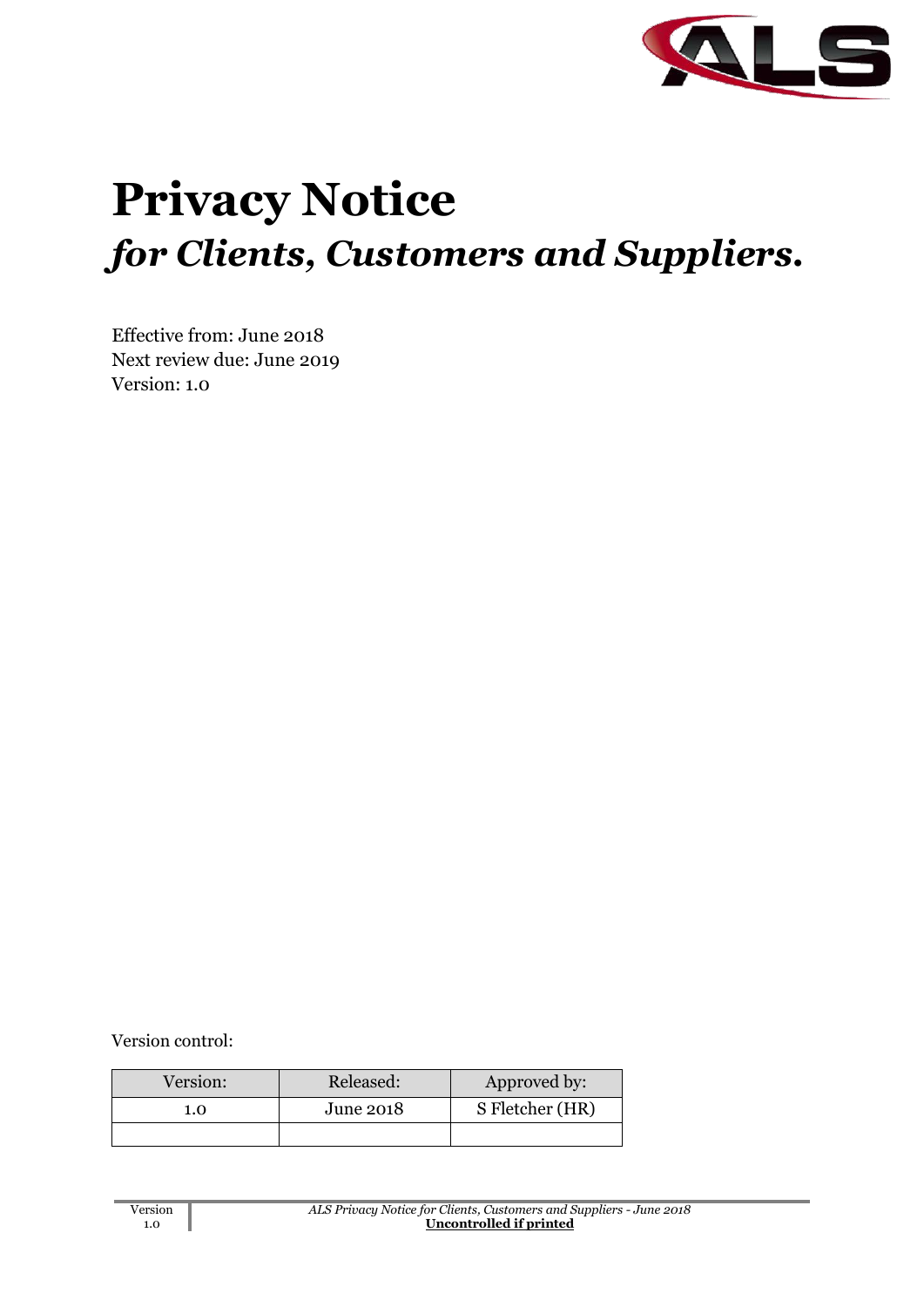

- **1. Scope**
- **2. Identity of the Data Controller**
- **3. Information we collect, use, disclose and why**
- **4. Website Visitors 4.1 Cookies 4.2 Links to other websites**
- **5. Duration of information held**
- **6. Security of information 6.1 Disclosing information to other parties 6.2 Transfers to third countries and the safeguards in place**
- **7. Your rights and how to exercise them**
	- **7.1 Access to personal data**
	- **7.2 Amendment of personal data**
	- **7.3 Withdrawal of consent**
	- **7.4 Right to object**
- **8. Complaints**
- **9. Changes to this Privacy Notice 9.1 Revision History**
- **10. Contact**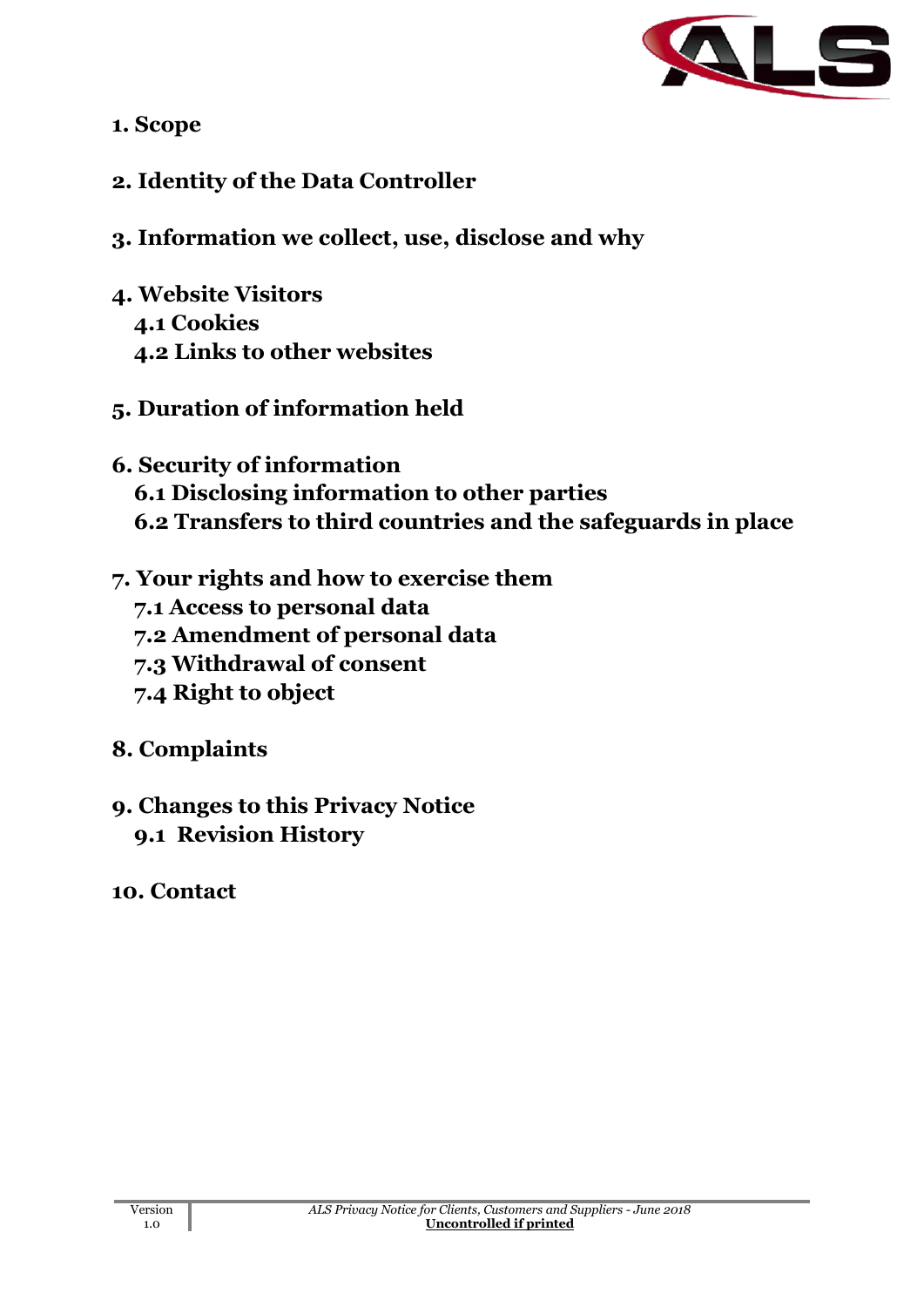

#### **1. Scope**

This policy applies to:

- ❖ The head office of Air Link Systems Ltd.
- ❖ All clients, customers and suppliers of ALS.

ALS is committed to safeguarding the privacy of your information in accordance with the principles below.

- ❖ We will only collect and use your information where we have lawful grounds and legitimate business reasons to do so.
- ❖ We will be transparent in our dealings with you and will tell you about how we will collect and use your information.
- ❖ If we have collected your information for a particular purpose, we will not use it for anything else unless you have been informed and where relevant your permission obtained.
- ❖ We will not ask for more information than we need for the purposes for which we are collecting it.
- ❖ We will update our records when you inform us that your details have changed.
- ❖ We will implement and adhere to information retention policies relating to your information and will ensure that your information is securely disposed of at the end of the appropriate retention period.
- ❖ We will observe the rights granted to you under applicable privacy and data protection laws and will ensure that queries relating to privacy issues are promptly and transparently dealt with.
- ❖ We will train our staff on their privacy obligations.
- ❖ We will ensure we have appropriate physical and technological security measures to protect your information regardless of where it is held.
- ❖ We will ensure that when we outsource any processes we ensure the supplier has appropriate security measures in place.
- ❖ We will ensure that suitable safeguards are in place before personal information is transferred to other countries.

## **2. Identity of the Data Controller**

1.0

Air Link Systems Ltd (ALS) is the Data Controller and is committed to protecting the rights of individuals in line with the new General Data Protection Regulation (GDPR).

## **3. What information do we collect, use, disclose and why**

We collect only the personal information we need. This may include:

- ❖ Your address, phone number, email address or any other contact information
- ❖ Any relevant information related to feedback you have provided
- ❖ Any other information related to our business practices.

We will always inform you, before or at the time of collecting personal information, of the purposes for which we are collecting the information.

The information that we collect and store relating to you is primarily used to enable us to provide our services to you, and to meet our contractual commitments to you. In addition, we may use the information for the following purposes:

• To notify you about any changes to our website, such as improvements or service/product changes, that may affect our service;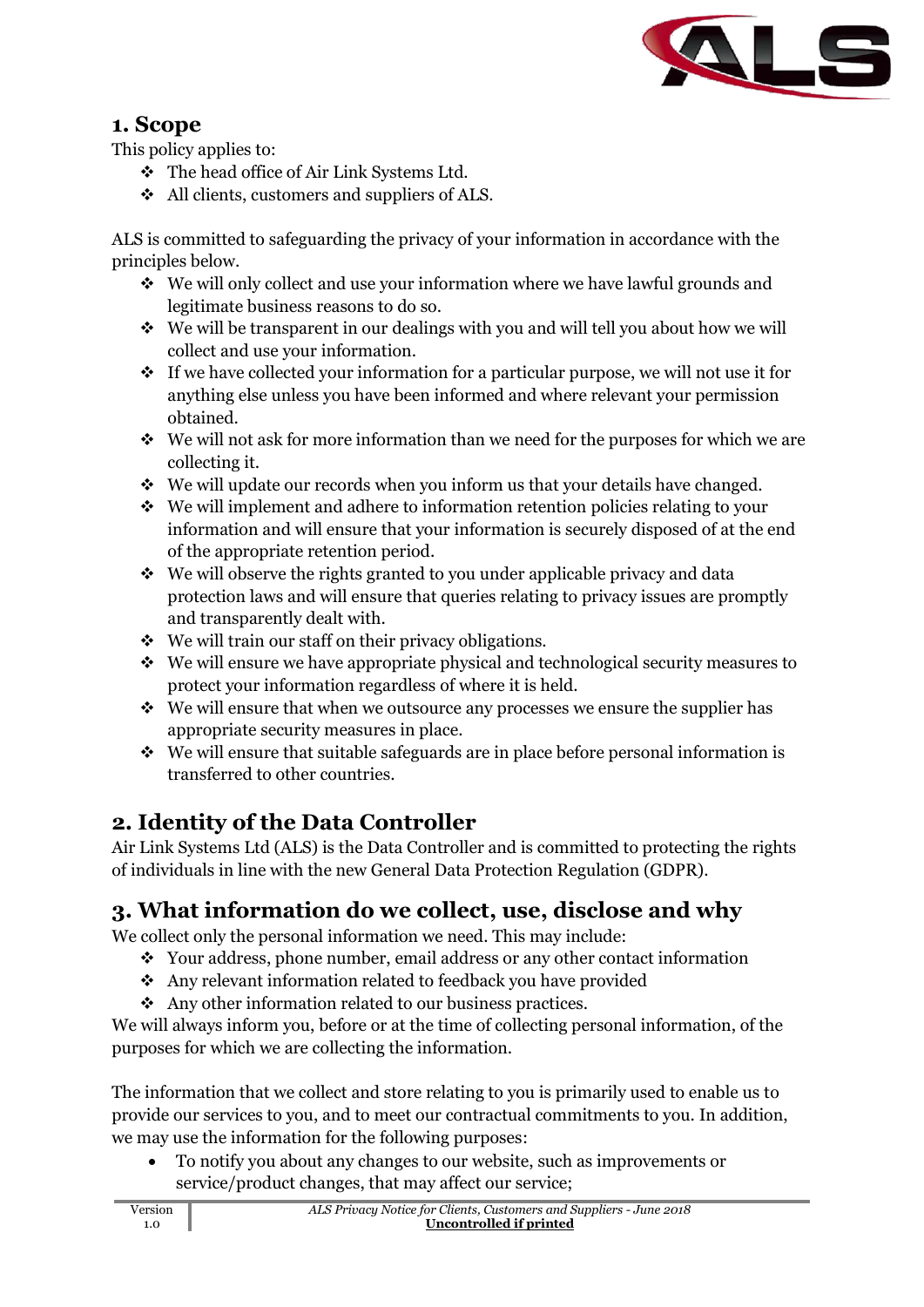

• If you are an existing customer, we may contact you with information about goods and services similar to those that were the subject of a previous sale or service to you.

If you do not want your personal information collected, please let us know. If you have submitted personal information and wish to withdraw your consent to its retention, use or disclosure, please contact us [\(dataprotection@alsuk.com\)](mailto:dataprotection@alsuk.com).

### **4. Website Visitors**

If you are a visitor to our website only, and do not work on behalf of ALS, then this section is relevant for you. By visiting our website, you consent to the collection and use of your personal data as described herein. If you do not agree with the terms set out herein, please do not visit our website.

#### **4.1 Cookies**

A cookie is a small file which asks permission to be placed on your computer's hard drive. Once you agree, the file is added and the cookie helps analyse web traffic. Cookies allow web applications to respond to you as an individual. The web application can tailor its operations to your needs, likes and dislikes by gathering and remembering information about your preferences.

We use traffic log cookies to identify which pages are being used. This helps us analyse data about web page traffic and improve our website in order to tailor it to customer needs. We only use this information for statistical analysis purposes and then the data is removed from the system.

Overall, cookies help us provide you with a better website, by enabling us to monitor which pages you find useful and which you do not. A cookie in no way gives us access to your computer or any information about you, other than the data you choose to share with us.

You can choose to accept or decline cookies. Most web browsers automatically accept cookies, but you can usually modify your browser setting to decline cookies if you prefer. This may prevent you from taking full advantage of the website.

#### **4.2 Links to other websites**

Our website may contain links to other websites of interest. However, once you have used these links to leave our site, you should note that we do not have any control over that other website. Therefore, we cannot be responsible for the protection and privacy of any information which you provide whilst visiting such sites and such sites are not governed by this privacy notice. You should exercise caution and look at the privacy notice applicable to the website in question.

## **5. How long will your information be held?**

ALS will keep your personal data only as long as is necessary for the purpose(s) We will retain your information for a maximum time period of 10 years.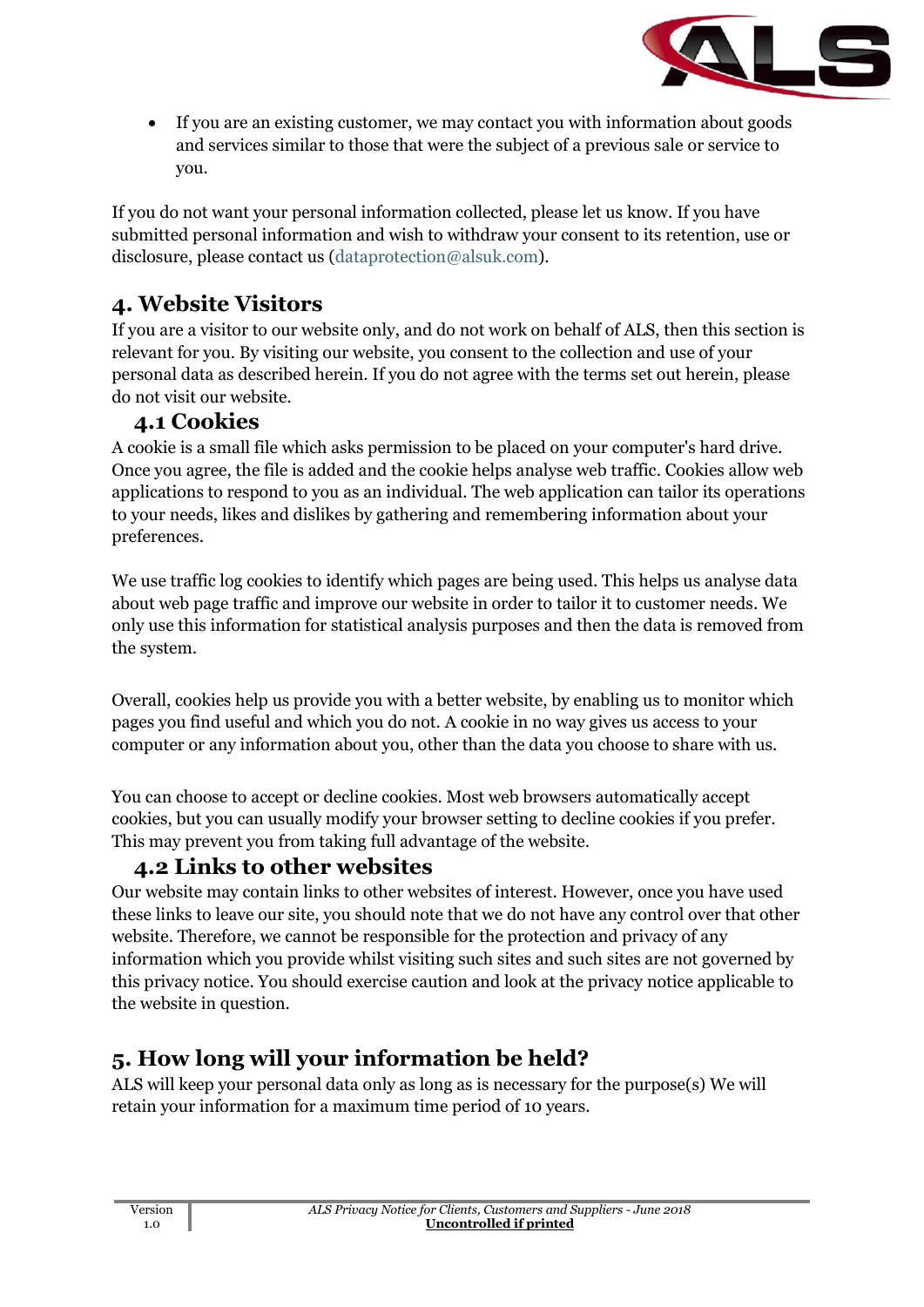

## **6. Security of your information**

We have security policies and procedures in place to protect information. We make every reasonable effort to prevent any loss, misuse or disclosure or modification of personal information as well as any un-authorised access to personal information. Only authorised ALS employees, and authorized employees of our third-party service providers' processing data on our behalf, have access to your personal data. All ALS employees who have access to your personal data are required to adhere to the ALS Privacy Notice and all third-party service providers are requested by ALS to ensure that any of their employees who have access to your personal data have signed non-disclosure agreements. In addition, contracts are in place with such third-party service providers acting as data processors for ALS that have access to your personal data, to ensure that the level of security required in your jurisdiction is in place, and that your personal data is processed only as instructed by ALS.

## **6.1 Disclosing information to other parties**

We will not disclose personal information unnecessarily to employees or any third party without your consent.

# **6.2 Transfers to third countries and the safeguards in place**

Your personal information will only be transferred to countries, outside of the EU, whose data protection laws have been assessed as adequate by the European Commission, or where adequate safeguards, such as EU-US Privacy Shield, are in place.

# **7. Your rights and how to exercise them**

Individuals have certain rights over their personal data and data controllers are responsible for fulfilling these rights. Where we decide how and why personal data is processed, we are a data controller and include further information about the rights that individuals have and how to exercise them below.

#### **7.1 Access to personal data**

You have the right to access information held about you by us. Please write to us or contact us by email if you wish to request confirmation of what personal information we hold relating to you. You can email us at [dataprotection@alsuk.com.](mailto:dataprotection@alsuk.com) There is no charge for requesting that we provide you with details of the personal data that we hold. We will provide this information within one month of your requesting the data.

In addition to the care that ALS takes directly, we also work with all of our partner organisations that may at some point handle any personal information we have gathered. Every third-party partner and distributor has agreed to meet our standards or privacy, confidentiality and security. All employees and third-party staff who in any way handle or manage personal information have acknowledged and adhere to our privacy code and the procedures that support it.

## **7.2 Amendment of personal data**

We rely on you to let us know if there is a change to your personal information that may affect your relationship with us. If you believe that any information we are holding on you is incorrect or incomplete, please email us as soon as possible [\(dataprotection@alsuk.com\)](mailto:dataprotection@alsuk.com) and we will promptly correct any information found to be incorrect.

## **7.3 Withdrawal of consent**

Where you have given your consent for us to use your personal data, you may withdraw your consent at any time. To withdraw consent to our processing of your personal data please email us at [dataprotection@alsuk.com.](mailto:dataprotection@alsuk.com)

| Version | ALS Privacy Notice for Clients, Customers and Suppliers - June 2018 |
|---------|---------------------------------------------------------------------|
| 1.0     | Uncontrolled if printed                                             |
|         |                                                                     |